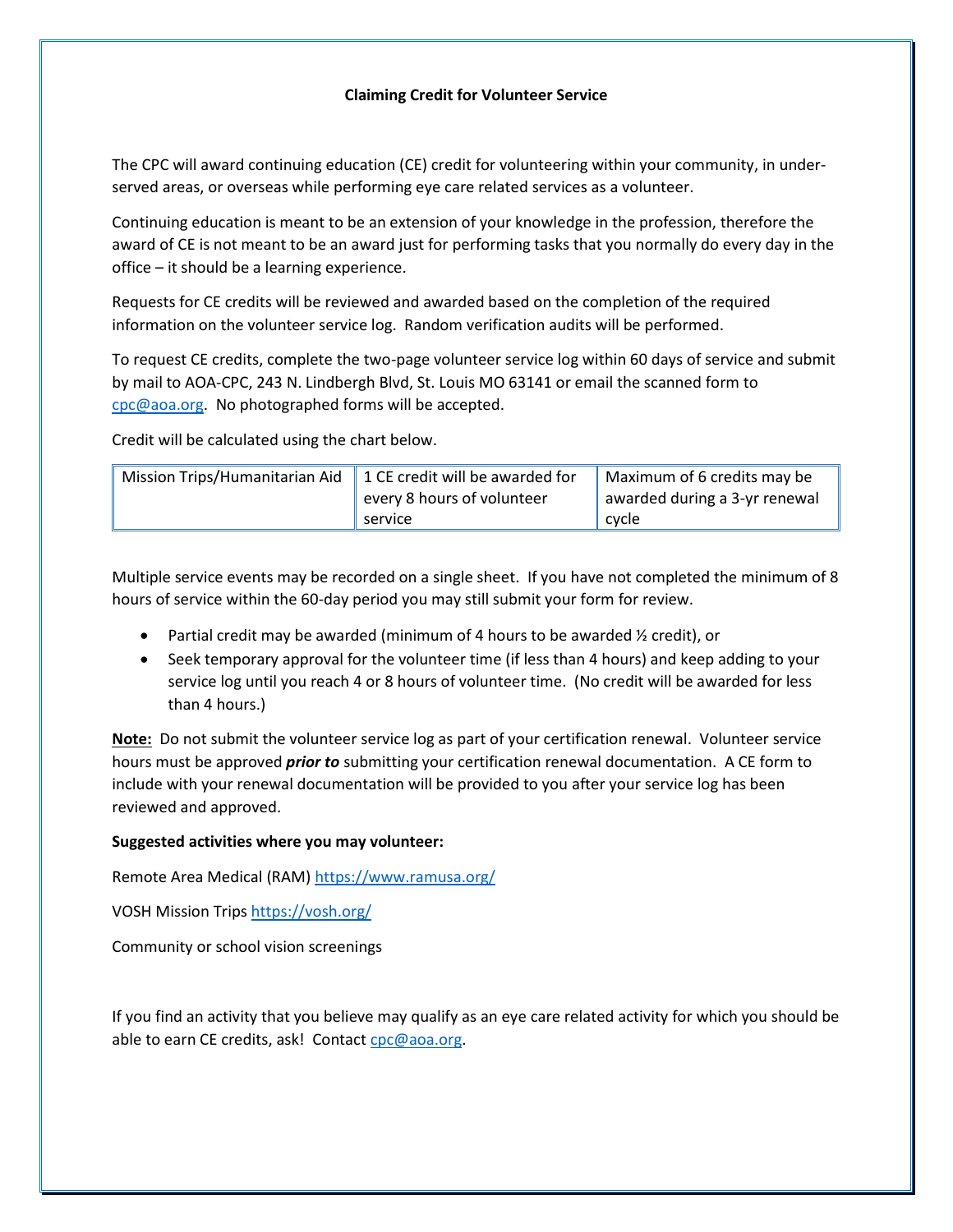## **Commission on Paraoptometric Certification**

## **Volunteer Service Log**



| Name           |              |     | Phone                |  |
|----------------|--------------|-----|----------------------|--|
| <b>Address</b> |              |     | <b>Email Address</b> |  |
| City           | <b>State</b> | Zip | AOA ID#              |  |

| Dates of<br>Service | Number of<br>Participation<br>Hours | <b>Tasks Performed</b><br>(Brief Description) | # of<br>Patients<br>Served | Organization |
|---------------------|-------------------------------------|-----------------------------------------------|----------------------------|--------------|
|                     |                                     |                                               |                            |              |
|                     |                                     |                                               |                            |              |
|                     |                                     |                                               |                            |              |
|                     |                                     |                                               |                            |              |
|                     |                                     |                                               |                            |              |
|                     |                                     |                                               |                            |              |
|                     |                                     |                                               |                            |              |
|                     |                                     |                                               |                            |              |

| <b>Organization Name</b> | <b>Representative's Title &amp; Signature:</b> | <b>Phone Number</b> |  |
|--------------------------|------------------------------------------------|---------------------|--|
|                          |                                                |                     |  |
|                          |                                                |                     |  |
|                          |                                                |                     |  |

the Sept/Oct timeframe when certification renewal is due that year will be reviewed on a case by case basis. Participants will be expected to make every effort to submit their request in a timely manner. **NOTE:** Participants must report activity within 60 days of date(s) of service. Activities that occur within